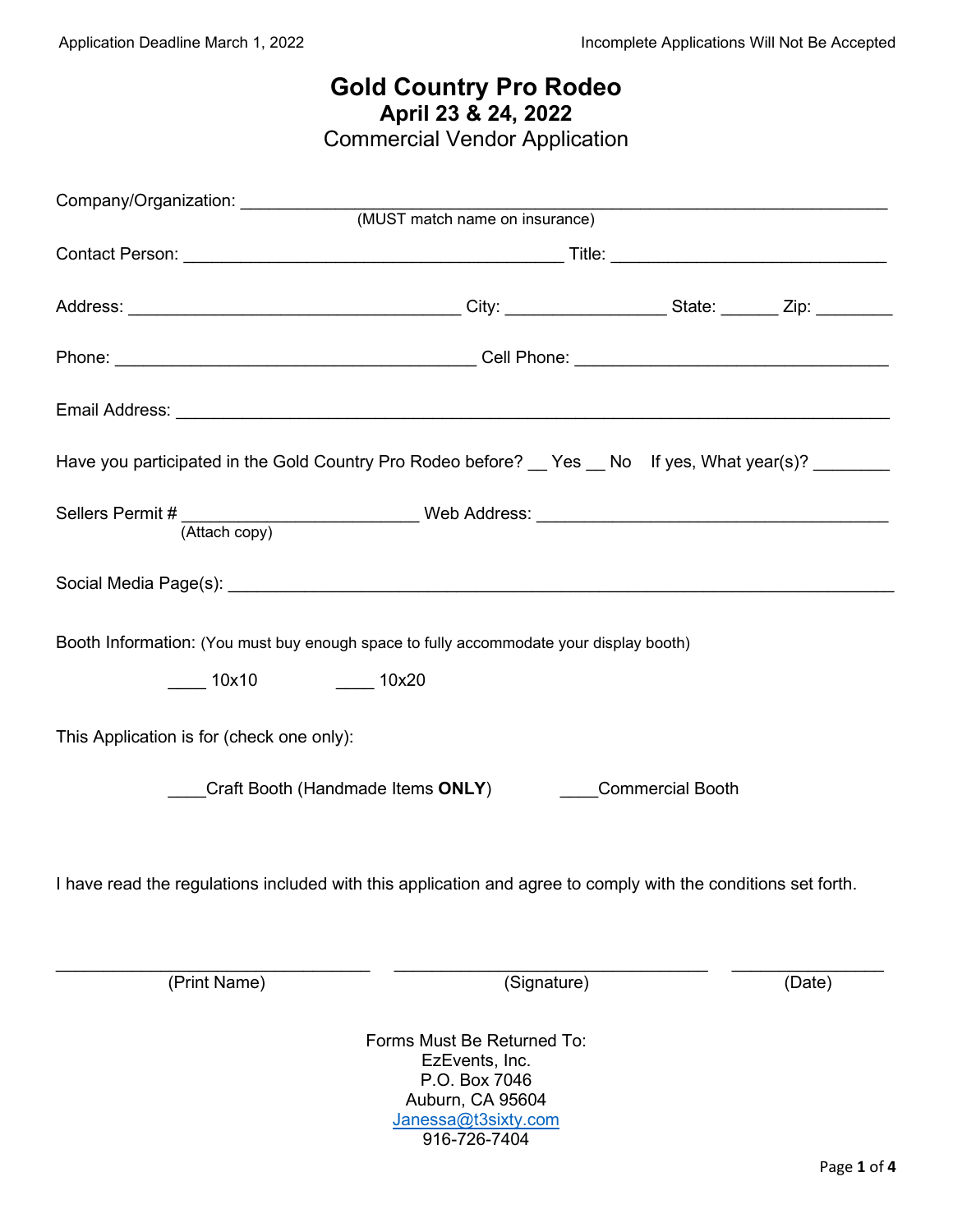## **Items for Sale**

Company/Organization Name: \_\_\_\_\_\_\_\_\_\_\_\_\_\_\_\_\_\_\_\_\_\_\_\_\_\_\_\_\_\_\_\_\_\_\_\_\_\_\_\_\_\_\_\_\_\_\_\_\_\_\_\_\_\_\_\_\_\_\_\_\_\_\_

Please list **ALL** items you intend to sell, have displayed or available for ordering. Non-Food items only. You **MUST** enclose at least one picture of your merchandise to help with our selection procedure. The sale of pornographic materials, weapons, drugs, fireworks, toy guys of ANY type, (including any item making gunshot or popping sounds) or water pistol is PROHIBITED! You must write brand names of any items you are selling. Gold Country Pro rodeo will try to see that any vendors selling the items the same items are placed at sites located at a distance from each other. If you are selling items not application, you will be asked vacate with NO refund. Vendors may NOT sell or display any item considered inappropriate for families- to be decided by the Gold Country Pro Rodeo Committee. Photos will not be returned.

#### **BRING ONLY ITEMS WITH YOU APPROVED TO SELL**

ITEMS NOT LISTED OR APPROVED BE THE GOLD COUNTRY PRO RODEO COMMITTEE MAY RESULT IN EXPULSION FROM THE RODEO

 $\_$  , and the set of the set of the set of the set of the set of the set of the set of the set of the set of the set of the set of the set of the set of the set of the set of the set of the set of the set of the set of th

\_\_\_\_\_\_\_\_\_\_\_\_\_\_\_\_\_\_\_\_\_\_\_\_\_\_\_\_\_\_\_\_\_\_\_\_\_\_\_\_\_\_\_\_\_\_\_\_\_\_\_\_\_\_\_\_\_\_\_\_\_\_\_\_\_\_\_\_\_\_\_\_\_\_\_\_\_\_\_\_\_\_\_\_\_\_\_\_\_\_\_\_\_\_\_\_\_

\_\_\_\_\_\_\_\_\_\_\_\_\_\_\_\_\_\_\_\_\_\_\_\_\_\_\_\_\_\_\_\_\_\_\_\_\_\_\_\_\_\_\_\_\_\_\_\_\_\_\_\_\_\_\_\_\_\_\_\_\_\_\_\_\_\_\_\_\_\_\_\_\_\_\_\_\_\_\_\_\_\_\_\_\_\_\_\_\_\_\_\_\_\_\_\_\_

\_\_\_\_\_\_\_\_\_\_\_\_\_\_\_\_\_\_\_\_\_\_\_\_\_\_\_\_\_\_\_\_\_\_\_\_\_\_\_\_\_\_\_\_\_\_\_\_\_\_\_\_\_\_\_\_\_\_\_\_\_\_\_\_\_\_\_\_\_\_\_\_\_\_\_\_\_\_\_\_\_\_\_\_\_\_\_\_\_\_\_\_\_\_\_\_\_

\_\_\_\_\_\_\_\_\_\_\_\_\_\_\_\_\_\_\_\_\_\_\_\_\_\_\_\_\_\_\_\_\_\_\_\_\_\_\_\_\_\_\_\_\_\_\_\_\_\_\_\_\_\_\_\_\_\_\_\_\_\_\_\_\_\_\_\_\_\_\_\_\_\_\_\_\_\_\_\_\_\_\_\_\_\_\_\_\_\_\_\_\_\_\_\_\_

\_\_\_\_\_\_\_\_\_\_\_\_\_\_\_\_\_\_\_\_\_\_\_\_\_\_\_\_\_\_\_\_\_\_\_\_\_\_\_\_\_\_\_\_\_\_\_\_\_\_\_\_\_\_\_\_\_\_\_\_\_\_\_\_\_\_\_\_\_\_\_\_\_\_\_\_\_\_\_\_\_\_\_\_\_\_\_\_\_\_\_\_\_\_\_\_\_

\_\_\_\_\_\_\_\_\_\_\_\_\_\_\_\_\_\_\_\_\_\_\_\_\_\_\_\_\_\_\_\_\_\_\_\_\_\_\_\_\_\_\_\_\_\_\_\_\_\_\_\_\_\_\_\_\_\_\_\_\_\_\_\_\_\_\_\_\_\_\_\_\_\_\_\_\_\_\_\_\_\_\_\_\_\_\_\_\_\_\_\_\_\_\_\_\_

\_\_\_\_\_\_\_\_\_\_\_\_\_\_\_\_\_\_\_\_\_\_\_\_\_\_\_\_\_\_\_\_\_\_\_\_\_\_\_\_\_\_\_\_\_\_\_\_\_\_\_\_\_\_\_\_\_\_\_\_\_\_\_\_\_\_\_\_\_\_\_\_\_\_\_\_\_\_\_\_\_\_\_\_\_\_\_\_\_\_\_\_\_\_\_\_\_

\_\_\_\_\_\_\_\_\_\_\_\_\_\_\_\_\_\_\_\_\_\_\_\_\_\_\_\_\_\_\_\_\_\_\_\_\_\_\_\_\_\_\_\_\_\_\_\_\_\_\_\_\_\_\_\_\_\_\_\_\_\_\_\_\_\_\_\_\_\_\_\_\_\_\_\_\_\_\_\_\_\_\_\_\_\_\_\_\_\_\_\_\_\_\_\_\_

\_\_\_\_\_\_\_\_\_\_\_\_\_\_\_\_\_\_\_\_\_\_\_\_\_\_\_\_\_\_\_\_\_\_\_\_\_\_\_\_\_\_\_\_\_\_\_\_\_\_\_\_\_\_\_\_\_\_\_\_\_\_\_\_\_\_\_\_\_\_\_\_\_\_\_\_\_\_\_\_\_\_\_\_\_\_\_\_\_\_\_\_\_\_\_\_\_

\_\_\_\_\_\_\_\_\_\_\_\_\_\_\_\_\_\_\_\_\_\_\_\_\_\_\_\_\_\_\_\_\_\_\_\_\_\_\_\_\_\_\_\_\_\_\_\_\_\_\_\_\_\_\_\_\_\_\_\_\_\_\_\_\_\_\_\_\_\_\_\_\_\_\_\_\_\_\_\_\_\_\_\_\_\_\_\_\_\_\_\_\_\_\_\_\_

 $\mathcal{L}_\mathcal{L} = \{ \mathcal{L}_\mathcal{L} = \{ \mathcal{L}_\mathcal{L} = \{ \mathcal{L}_\mathcal{L} = \{ \mathcal{L}_\mathcal{L} = \{ \mathcal{L}_\mathcal{L} = \{ \mathcal{L}_\mathcal{L} = \{ \mathcal{L}_\mathcal{L} = \{ \mathcal{L}_\mathcal{L} = \{ \mathcal{L}_\mathcal{L} = \{ \mathcal{L}_\mathcal{L} = \{ \mathcal{L}_\mathcal{L} = \{ \mathcal{L}_\mathcal{L} = \{ \mathcal{L}_\mathcal{L} = \{ \mathcal{L}_\mathcal{$ 

\_\_\_\_\_\_\_\_\_\_\_\_\_\_\_\_\_\_\_\_\_\_\_\_\_\_\_\_\_\_\_\_\_\_\_\_\_\_\_\_\_\_\_\_\_\_\_\_\_\_\_\_\_\_\_\_\_\_\_\_\_\_\_\_\_\_\_\_\_\_\_\_\_\_\_\_\_\_\_\_\_\_\_\_\_\_\_\_\_\_\_\_\_\_\_\_\_

\_\_\_\_\_\_\_\_\_\_\_\_\_\_\_\_\_\_\_\_\_\_\_\_\_\_\_\_\_\_\_\_\_\_\_\_\_\_\_\_\_\_\_\_\_\_\_\_\_\_\_\_\_\_\_\_\_\_\_\_\_\_\_\_\_\_\_\_\_\_\_\_\_\_\_\_\_\_\_\_\_\_\_\_\_\_\_\_\_\_\_\_\_\_\_\_\_

\_\_\_\_\_\_\_\_\_\_\_\_\_\_\_\_\_\_\_\_\_\_\_\_\_\_\_\_\_\_\_\_\_\_\_\_\_\_\_\_\_\_\_\_\_\_\_\_\_\_\_\_\_\_\_\_\_\_\_\_\_\_\_\_\_\_\_\_\_\_\_\_\_\_\_\_\_\_\_\_\_\_\_\_\_\_\_\_\_\_\_\_\_\_\_\_\_

\_\_\_\_\_\_\_\_\_\_\_\_\_\_\_\_\_\_\_\_\_\_\_\_\_\_\_\_\_\_\_\_\_\_\_\_\_\_\_\_\_\_\_\_\_\_\_\_\_\_\_\_\_\_\_\_\_\_\_\_\_\_\_\_\_\_\_\_\_\_\_\_\_\_\_\_\_\_\_\_\_\_\_\_\_\_\_\_\_\_\_\_\_\_\_\_\_ (Use separate sheet if needed)

I have accurately completed this form in its entirety. I have read and fully understand the requirements mentioned above.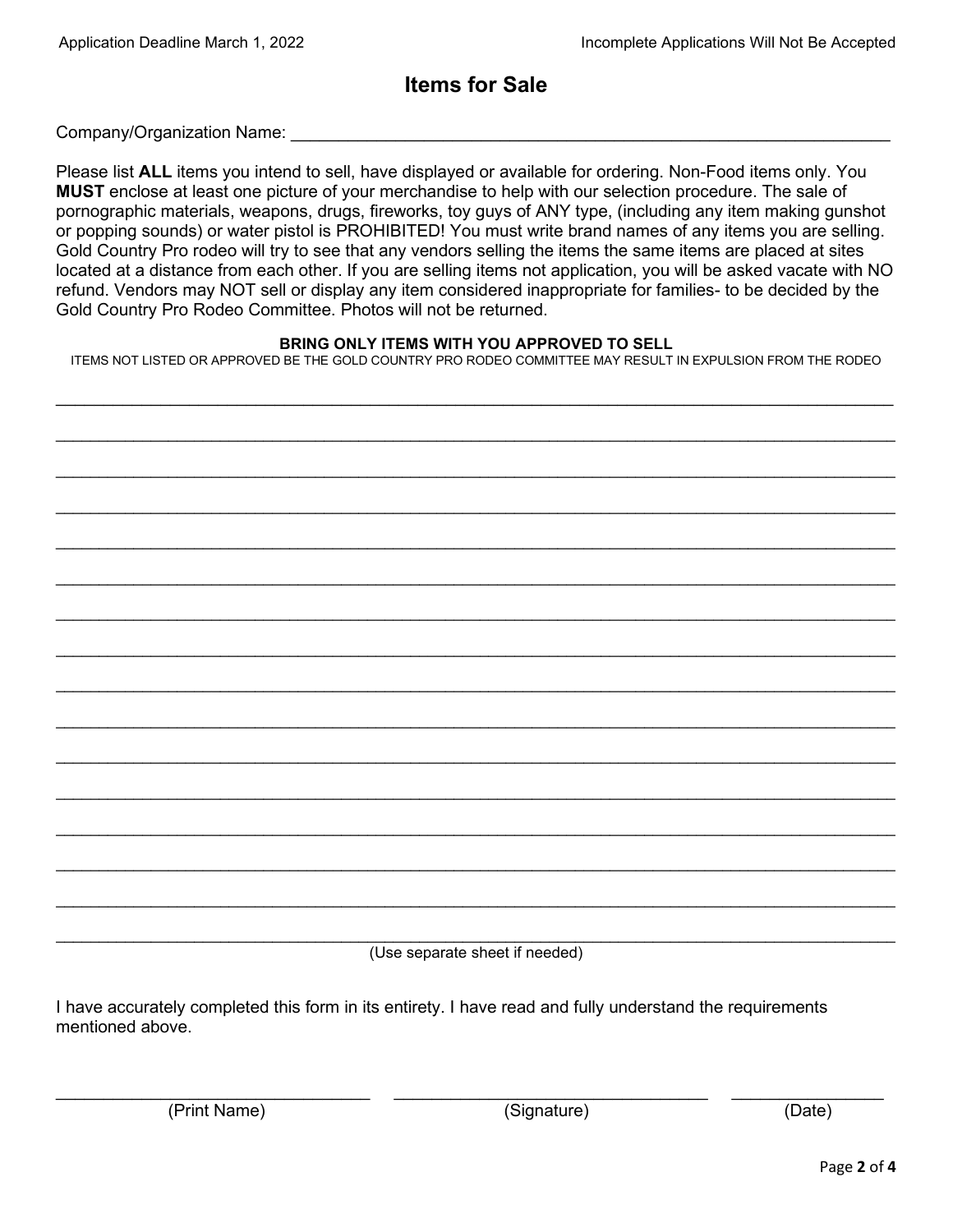### **Booth Space & Fees**

**Booth Space Selections:**

**\_\_\_\_ 10x10 \$450 for 2 days \_\_\_\_ 10x20 \$900 for 2 days**

|                                                          | <b>Total Booth Space Fee</b>                                                           |                    |
|----------------------------------------------------------|----------------------------------------------------------------------------------------|--------------------|
|                                                          | <b>Application Fee:</b>                                                                | $\frac{\$}{\$}$ 30 |
|                                                          | <b>Late Fee: \$100</b><br>(If returned after March 1, 2022)                            | SS S               |
|                                                          | <b>Total Application Amount</b>                                                        | <b>\$</b>          |
|                                                          | Paying in Full ______ Paying \$300 Deposit<br>(Balance due on or before March 1, 2022) |                    |
| <b>Total Amount Included with Application Submission</b> |                                                                                        |                    |

Please make Check, Money Order or Cashier's Check payable to: **EzEvents, Inc.**

To Pay Via Credit Card Please Provide Email Address to Send Secure Payment Link:

 $\frac{1}{2}$  ,  $\frac{1}{2}$  ,  $\frac{1}{2}$  ,  $\frac{1}{2}$  ,  $\frac{1}{2}$  ,  $\frac{1}{2}$  ,  $\frac{1}{2}$  ,  $\frac{1}{2}$  ,  $\frac{1}{2}$  ,  $\frac{1}{2}$  ,  $\frac{1}{2}$  ,  $\frac{1}{2}$  ,  $\frac{1}{2}$  ,  $\frac{1}{2}$  ,  $\frac{1}{2}$  ,  $\frac{1}{2}$  ,  $\frac{1}{2}$  ,  $\frac{1}{2}$  ,  $\frac{1$ 

**Minimum deposit is due at application submission and is NON-REFUNDABLE. Balance must be paid on or before March 1, 2022**

**NO Vendor booth will be reserved if payment or deposit has not been received with a completed application.**

**EVERY vendor MUST have a valid Sellers Permit or BOE 410-D (if applicable)**

**Electricity will NOT be provided- NO generators allowed**

I have accurately completed this form in its entirety. I have read and fully understand the requirements mentioned above.

\_\_\_\_\_\_\_\_\_\_\_\_\_\_\_\_\_\_\_\_\_\_\_\_\_\_\_\_\_\_\_\_\_ \_\_\_\_\_\_\_\_\_\_\_\_\_\_\_\_\_\_\_\_\_\_\_\_\_\_\_\_\_\_\_\_\_ \_\_\_\_\_\_\_\_\_\_\_\_\_\_\_\_ (Print Name) (Signature) (Date)